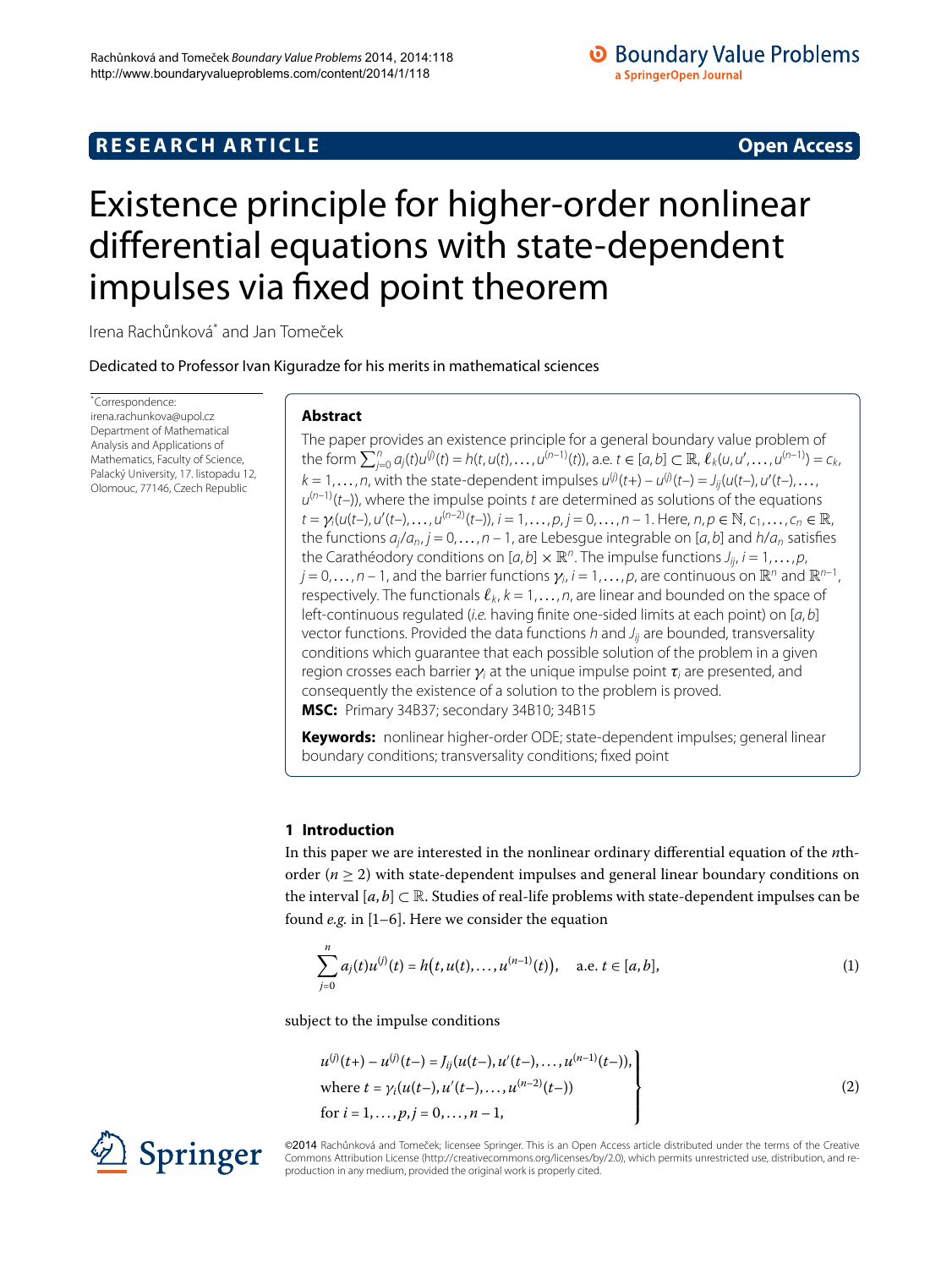and the linear boundary conditions

<span id="page-1-0"></span>
$$
\ell_k(u, u', \dots, u^{(n-1)}) = c_k, \quad k = 1, \dots, n. \tag{3}
$$

In what follows we use this notation. Let  $k, m, n \in \mathbb{N}$ . By  $\mathbb{R}^{m \times n}$  we denote the set of all matrices of the type  $m \times n$  with real valued coefficients. Let  $A<sup>T</sup>$  denote the transpose of  $A \in \mathbb{R}^{m \times n}$ . Let  $\mathbb{R}^n = \mathbb{R}^{n \times 1}$  be the set of all *n*-dimensional column vectors  $c = (c_1, \ldots, c_n)^T$ , where  $c_i \in \mathbb{R}$ ,  $i = 1,...,n$ , and  $\mathbb{R} = \mathbb{R}^{1 \times 1}$ . By  $\mathbb{C}(\mathbb{R}^n;\mathbb{R}^m)$  we denote the set of all map- $\text{pings } x : \mathbb{R}^n \to \mathbb{R}^m \text{ with continuous components. By } \mathbb{L}^\infty([a,b];\mathbb{R}^{m\times n})\text{, } \mathbb{L}^1([a,b];\mathbb{R}^{m\times n})\text{,}$  $\mathbb{G}_{\mathrm{L}}([a,b];\mathbb{R}^{m\times n})$ ,  $\mathbb{AC}([a,b];\mathbb{R}^{m\times n})$ ,  $\mathbb{BV}([a,b];\mathbb{R}^{m\times n})$ ,  $\mathbb{C}^k([a,b];\mathbb{R}^{m\times n})$ , we denote the sets of all mappings  $x : [a, b] \to \mathbb{R}^{m \times n}$  whose components are, respectively, essentially bounded functions, Lebesgue integrable functions, left-continuous regulated functions, absolutely continuous functions, functions with bounded variation and functions with continuous derivatives of the *k*th order on the interval [a, b]. By Car([a, b]  $\times \mathbb{R}^n$ ; R) we denote the set of all functions  $f : [a, b] \times \mathbb{R}^n \to \mathbb{R}$  satisfying the Carathéodory conditions on the set  $[a, b] \times \mathbb{R}^n$ . Finally, by  $\chi_M$  we denote the characteristic function of the set  $M \subset \mathbb{R}$ .

Note that a mapping  $u : [a, b] \to \mathbb{R}^n$  is left-continuous regulated on  $[a, b]$  if for each *t* ∈  $(a, b]$  and each *s* ∈  $[a, b)$  there exist finite limits

$$
u(t) = u(t-) = \lim_{\tau \to t-} u(\tau), \qquad u(s+) = \lim_{\tau \to s+} u(\tau).
$$

 $\mathbb{G}_{\mathrm{L}}([a,b];\mathbb{R}^n)$  is a linear space, and equipped with the sup-norm  $\|\cdot\|_{\infty}$  it is a Banach space (see  $[7,$  $[7,$  Theorem 3.6]). In particular, we set

$$
||u||_{\infty} = \max_{i \in \{1,\ldots,n\}} \left( \sup_{t \in [a,b]} |u_i(t)| \right) \quad \text{for } u = (u_1,\ldots,u_n)^T \in \mathbb{G}_{\mathrm{L}}\big([a,b];\mathbb{R}^n\big).
$$

A function  $f : [a, b] \times \mathbb{R}^n \to \mathbb{R}$  satisfies the Carathéodory conditions on  $[a, b] \times \mathbb{R}^n$  if

- $f(\cdot, x) : [a, b] \to \mathbb{R}$  is measurable for all  $x \in \mathbb{R}^n$ ,
- $f(t, \cdot): \mathbb{R}^n \to \mathbb{R}$  is continuous for a.e.  $t \in [a, b]$ ,
- for each compact set  $K \subset \mathbb{R}^n$  there exists a function  $m_K \in \mathbb{L}^1([a,b];\mathbb{R})$  such that  $|f(t,x)| \leq m_K(t)$  for a.e.  $t \in [a, b]$  and each  $x \in K$ .

In this paper we provide sufficient conditions for the solvability of problem  $(1)-(3)$  $(1)-(3)$ . This problem is a generalization of problems studied in the papers  $[8-10]$  $[8-10]$  which are devoted to the second-order differential equation. Other types of initial or boundary value problems for the first- or second-order differential equations with state-dependent impulses can be found in  $[11–19]$  $[11–19]$  $[11–19]$  $[11–19]$ . To get the existence results for problem  $(1)-(3)$  $(1)-(3)$  $(1)-(3)$ , we exploit the paper  $[20]$ with fixed-time impulsive problems.

Here we assume that

<span id="page-1-1"></span>
$$
n \geq 2, \frac{a_j}{a_n} \in \mathbb{L}^1([a, b]; \mathbb{R}), j = 0, \dots, n - 1, \frac{h(t, x)}{a_n(t)} \in \text{Car}([a, b] \times \mathbb{R}^n; \mathbb{R}),
$$
  
\n
$$
c_j \in \mathbb{R}, J_{ij} \in \mathbb{C}(\mathbb{R}^n; \mathbb{R}), \gamma_i \in \mathbb{C}(\mathbb{R}^{n-1}; \mathbb{R}), i = 1, \dots, p, j = 0, \dots, n - 1,
$$
  
\n
$$
\ell_k : \mathbb{G}_\mathbb{L}([a, b]; \mathbb{R}^n) \to \mathbb{R} \text{ is a linear bounded functional, } i.e.
$$
  
\n
$$
\ell_k(z) = K_k z(a) + \int_a^b V_k(t) d[z(t)], z \in \mathbb{G}_\mathbb{L}([a, b]; \mathbb{R}^{n \times 1}),
$$
  
\nwhere  $K_k \in \mathbb{R}^{1 \times n}, V_k \in \mathbb{B} \mathbb{V}([a, b]; \mathbb{R}^{1 \times n}), k = 1, \dots, n, n, p \in \mathbb{N}.$   
\n(4)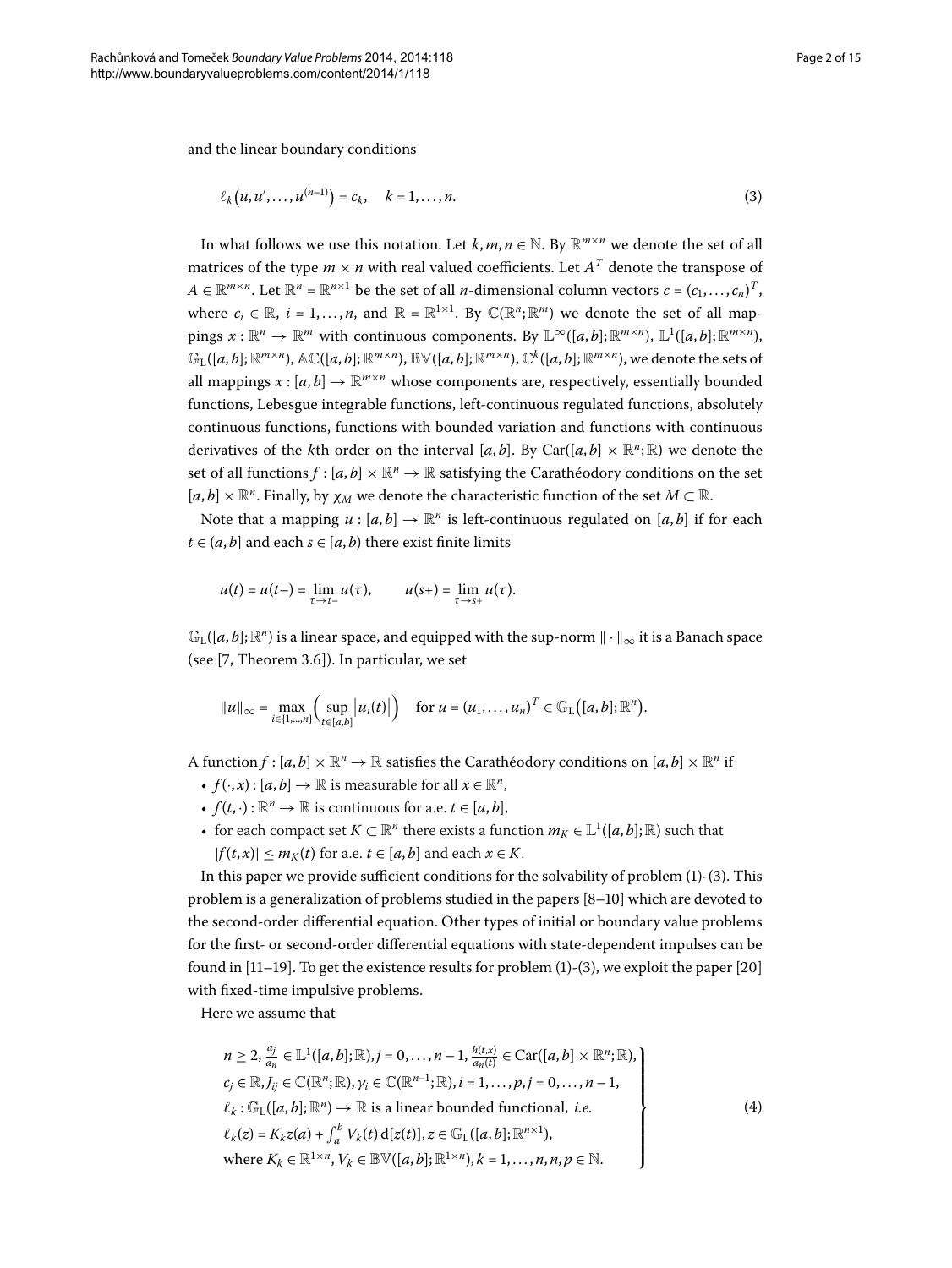**Remark 1** The integral in formula [\(](#page-1-1)4) is the Kurzweil-Stieltjes integral, whose definition and properties can be found in [21[\]](#page-13-8). The fact that each linear bounded functional on  $\mathbb{G}_{\mathrm{L}}([a,b];\mathbb{R}^{n\times 1})$  $\mathbb{G}_{\mathrm{L}}([a,b];\mathbb{R}^{n\times 1})$  $\mathbb{G}_{\mathrm{L}}([a,b];\mathbb{R}^{n\times 1})$  can be written uniquely in the form described in (4) is proved in [22]. See also [20].

Now let us define a solution of problem  $(1)-(3)$  $(1)-(3)$ .

**Definition 2** A function  $u \in \mathbb{G}_{L}([a, b]; \mathbb{R}^{n})$  $u \in \mathbb{G}_{L}([a, b]; \mathbb{R}^{n})$  is said to be a solution of problem (1)-(3) if *u* satisfies (1[\)](#page-0-1) for a.e.  $t \in [a, b]$  and fulfils conditions [\(](#page-1-0)2) and (3).

#### **2 Problem with impulses at fixed times**

In the paper  $[20]$  we have found an operator representation to the special type of problem (1[\)](#page-1-0)-[\(](#page-0-2)3) having impulses at fixed times. This is the case that the barrier functions  $\gamma_i$  in (2) are constant functions, *i.e.* there exist  $t_1, \ldots, t_p \in \mathbb{R}$  satisfying  $a < t_1 < \cdots < t_p < b$  such that

<span id="page-2-2"></span>
$$
\gamma_i(x_0, x_1,...,x_{n-2}) = t_i
$$
 for  $i = 1,...,p, x_0, x_1,...,x_{n-2} \in \mathbb{R}$ . (5)

In this case, each solution of the problem crosses *i*th barrier at same time instant  $\tau_i = t_i$ for  $i = 1, ..., p$ .

Note that boundary value problems for higher-order differential equations with impulses at fixed times have been studied for example in [23-31] and for delay higher-order impulsive equations in  $[32, 33]$  $[32, 33]$  $[32, 33]$  $[32, 33]$ .

Let us summarize the results of the paper [20] according to our needs. Assume that the linear homogeneous problem

<span id="page-2-3"></span><span id="page-2-0"></span>
$$
\sum_{j=0}^{n} a_j(t) u^{(j)}(t) = 0, \quad \text{a.e. } t \in [a, b],
$$
  

$$
\ell_k(u, u', \dots, u^{(n-1)}) = 0, \quad k = 1, \dots, n,
$$
 (6)

has only the trivial solution. Let  $\{\tilde{u}_1, \ldots, \tilde{u}_n\}$  be a fundamental system of solutions of the differential equation from (6), *W* be their Wronski matrix and *w* its first row, *i.e.* 

<span id="page-2-4"></span>
$$
W(t) = \begin{pmatrix} \tilde{u}_1(t) & \cdots & \tilde{u}_n(t) \\ \tilde{u}'_1(t) & \cdots & \tilde{u}'_n(t) \\ \tilde{u}'_1^{(n-1)}(t) & \cdots & \tilde{u}'_n^{(n-1)}(t) \end{pmatrix}, \qquad w(t) = (\tilde{u}_1(t), \ldots, \tilde{u}_n(t)), \quad t \in [a, b]. \tag{7}
$$

Denote

<span id="page-2-1"></span>
$$
\ell(W) = \left(\ell_i\big(\tilde{u}_j, \tilde{u}'_j, \dots, \tilde{u}_j^{(n-1)}\big)\right)_{i,j=1}^n. \tag{8}
$$

From  $[20,$  Lemma 8 $]$  (see also Chapter 3 in  $[34]$ ) it follows that the unique solvability of (6) is equivalent to the condition

$$
\det \ell(W) \neq 0. \tag{9}
$$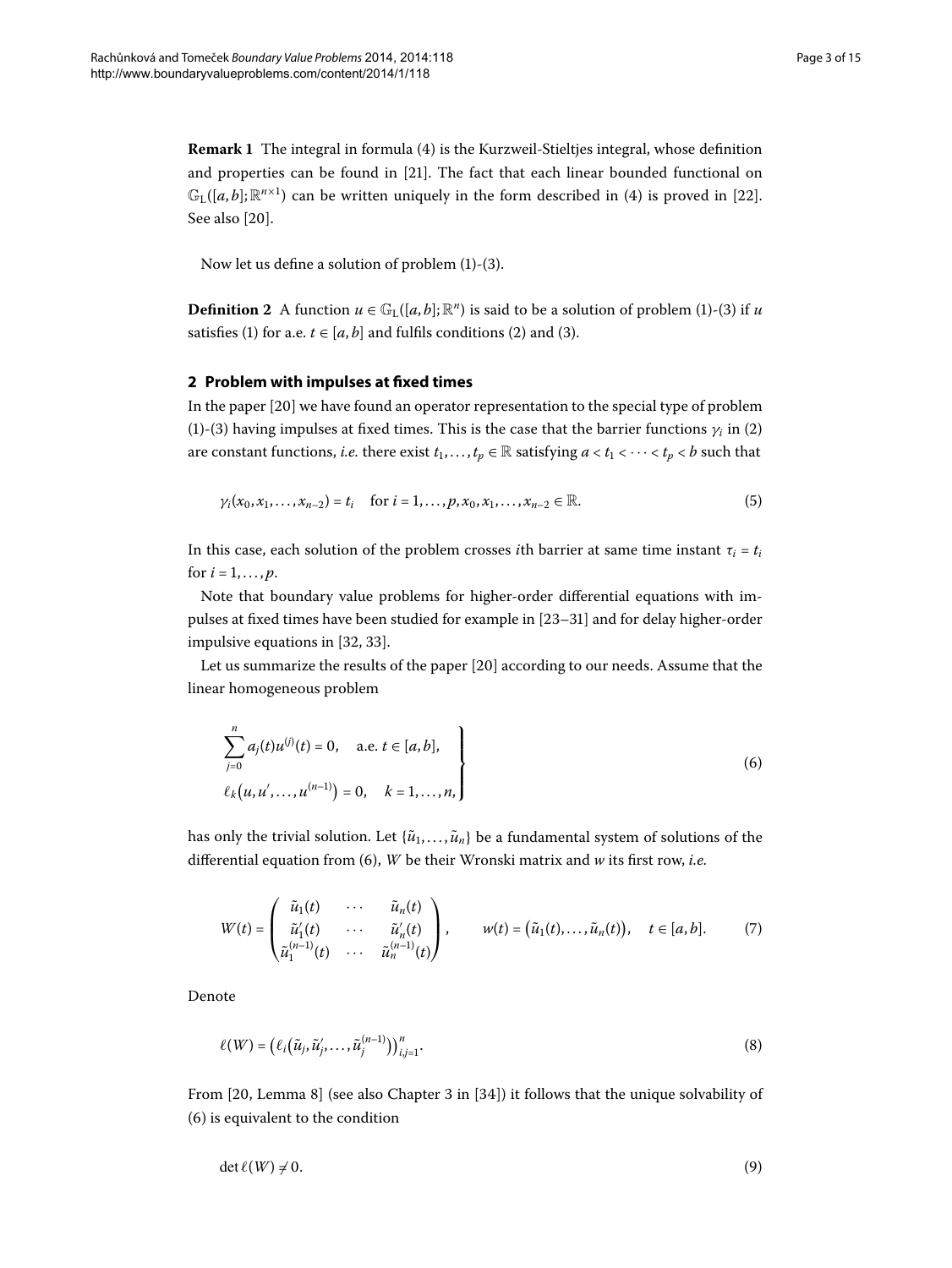Further assume [\(](#page-2-1)9), consider  $V_i$ ,  $j = 1, \ldots, n$ , from (4), and denote

<span id="page-3-3"></span>
$$
V(t) = \begin{pmatrix} V_1(t) \\ V_2(t) \\ \cdots \\ V_n(t) \end{pmatrix}, \qquad A(t) = \begin{pmatrix} 0 & 1 & 0 & \cdots & 0 \\ 0 & 0 & 1 & \cdots & 0 \\ \cdots & \cdots & \cdots & \cdots & \cdots & \cdots \\ 0 & 0 & 0 & \cdots & 1 \\ -\frac{a_0(t)}{a_n(t)} & -\frac{a_1(t)}{a_n(t)} & -\frac{a_2(t)}{a_n(t)} & \cdots & -\frac{a_{n-1}(t)}{a_n(t)} \end{pmatrix},
$$

 $t \in [a, b]$  and

<span id="page-3-2"></span>
$$
H(\tau) = -\left[\ell(W)\right]^{-1} \left(\int_{\tau}^{b} V(s)A(s)W(s) \, \mathrm{d}s \cdot W^{-1}(\tau) + V(\tau)\right), \quad \tau \in [a, b]. \tag{10}
$$

If we denote by  $H_{ij}$  and  $\omega_{ij}$  elements of the matrices  $H$  and  $W^{-1}$ , respectively, that is,

<span id="page-3-0"></span>
$$
H(\tau) = (H_{ij}(\tau))_{i,j=1}^n, \qquad W^{-1}(\tau) = (\omega_{ij}(\tau))_{i,j=1}^n,
$$
\n(11)

we can define functions  $g_j$ ,  $j = 1, \ldots, n$ , as

$$
g_j(t,\tau) = \sum_{k=1}^n \tilde{u}_k(t) \big( H_{kj}(\tau) + \chi_{(\tau,b]}(t) \omega_{kj}(\tau) \big), \quad t, \tau \in [a,b]. \tag{12}
$$

<span id="page-3-4"></span>For each fixed  $\tau \in [a,b]$  the functions  $\frac{\partial^k g_j(t,\tau)}{\partial \tau^k}$ ,  $k=0,1,\ldots,n-1,$  will be understood as rightcontinuous extensions at  $t = a$  and left-continuous extensions at  $t = \tau$  and  $t = b$ . In this way the Green's function of problem (6[\)](#page-4-0) is built (*cf.* Remark 6).

**Remark 3** In order to state one of the main results of [20] we introduce the set of all functions *u* continuous on the intervals  $[a, t_1], (t_1, t_2], ..., (t_p, b]$ , with  $t_i$  from (5[\)](#page-2-2), having their derivatives  $u',\ldots,u^{(n-1)}$  continuously extendable onto these intervals. This set is denoted by  $\mathbb{PC}^{n-1}([a, b])$ . For  $u \in \mathbb{PC}^{n-1}([a, b])$  we define

$$
u^{(k)}(a) = u^{(k)}(a+),
$$
  $u^{(k)}(t_i) = u^{(k)}(t_i-)$  for  $k = 1,...,n-1, i = 1,...,p$ .

Equipped with the standard addition, scalar multiplication, and with the norm

<span id="page-3-1"></span>
$$
||u|| = \sum_{k=0}^{n-1} ||u^{(k)}||_{\infty}, \quad u \in \mathbb{PC}^{n-1}([a, b]),
$$

 $\mathbb{PC}^{n-1}([a, b])$  forms a Banach space.

Now we are ready to state the operator representation theorem for the problem with impulses at fixed times  $a < t_1 < \cdots < t_p < b$  which has the form

<span id="page-3-5"></span>
$$
\sum_{j=0}^{n} a_j(t) u^{(j)}(t) = h(t, u(t), \dots, u^{(n-1)}(t)), \quad \text{a.e. } t \in [a, b],
$$
\n(13)

$$
u^{(j)}(t_i+) - u^{(j)}(t_i) = J_{ij}(u(t_i), u'(t_i), \dots, u^{(n-1)}(t_i)), \quad i = 1, \dots, p, j = 0, \dots, n-1,
$$
 (14)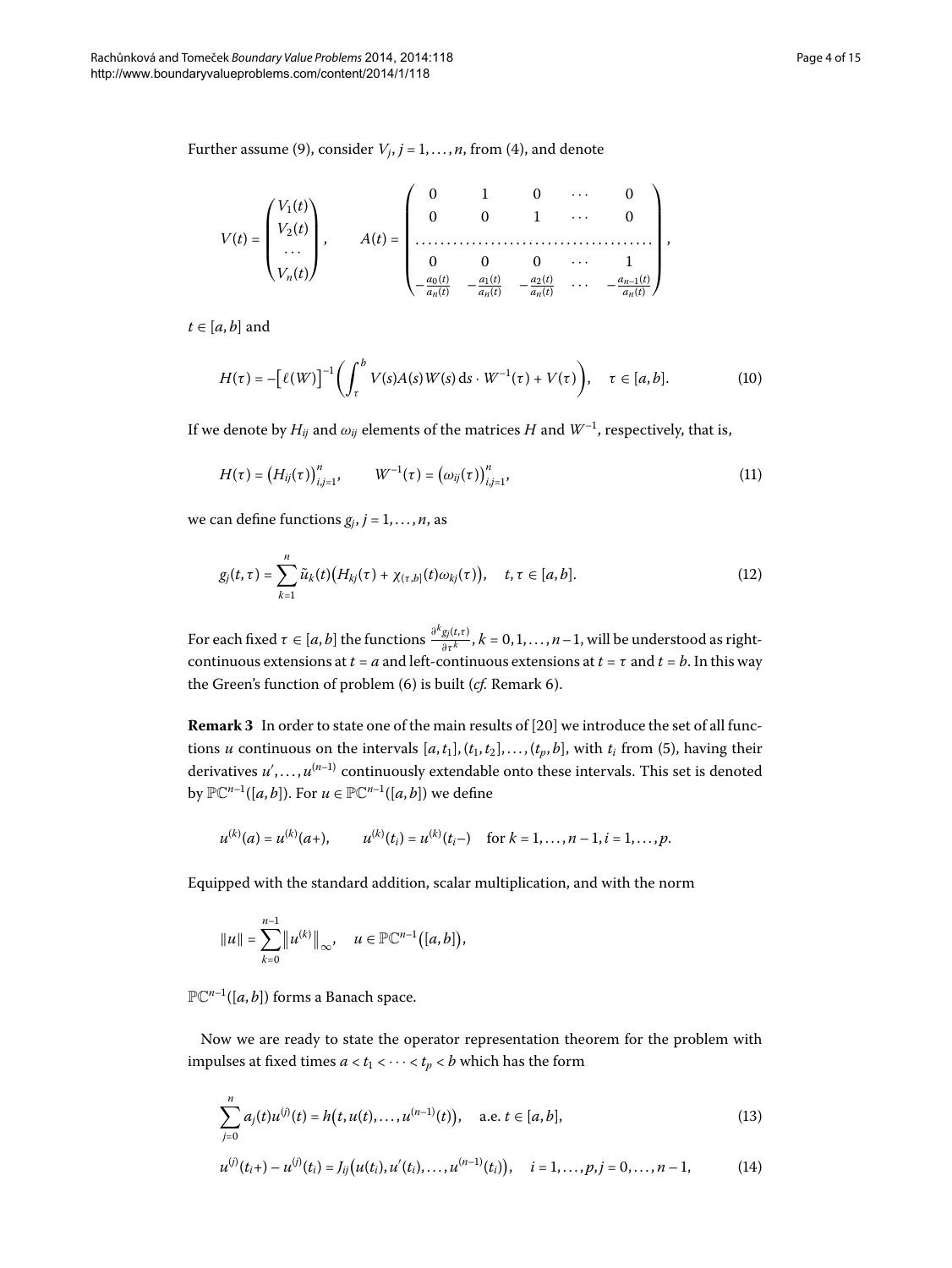<span id="page-4-4"></span><span id="page-4-2"></span><span id="page-4-1"></span>
$$
\ell_k(u, u', \dots, u^{(n-1)}) = c_k, \quad k = 1, \dots, n. \tag{15}
$$

**Theorem 4** [20, Theorem 17] *Let* (4), (9) *hold, and let W*, *w*,  $\ell(W)$  *and g<sub>j</sub>*,  $j = 1,...,n$ *be defined in* (7[\)](#page-3-0), [\(](#page-2-4)8), *and* (12). *Then*  $u \in \mathbb{PC}^{n-1}([a, b])$  *is a fixed point of an operator*  $H$ :  $\mathbb{PC}^{n-1}([a,b]) \to \mathbb{PC}^{n-1}([a,b])$  *defined by* 

$$
(\mathcal{H}u)(t) = \int_{a}^{b} \frac{g_n(t,s)}{a_n(s)} h(s, u(s), \dots, u^{(n-1)}(s)) ds + \sum_{j=1}^{n} \sum_{i=1}^{p} g_j(t, t_i) J_{i,j-1}(u(t_i), \dots, u^{(n-1)}(t_i)) + w(t) [\ell(W)]^{-1} (c_1, \dots, c_n)^T,
$$
\n(16)

 $t \in [a, b]$ , *if and only if u is a solution of problem* (13[\)](#page-3-1)-[\(](#page-4-1)15). Moreover, the operator H *is completely continuous*.

<span id="page-4-0"></span>**Remark 5** Let us note that the row vector

$$
w(t)\big[\ell(W)\big]^{-1}
$$

does not depend on the choice of a fundamental system of solutions  $\tilde{u}_1, \ldots, \tilde{u}_n$ , but only on the data of problem (6[\)](#page-2-0).

**Remark 6** Let us put

$$
J_{ij} = 0
$$
,  $i = 1,..., p, j = 0,..., n-1$ ,  $c_k = 0$ ,  $k = 1,..., n$ 

and

$$
h(t,x)=h_0(t)\in \mathbb{L}^1([a,b];\mathbb{R}) \quad \text{ for } x\in \mathbb{R}^n.
$$

Then the operator  $H$  in Theorem 4 can be written as

<span id="page-4-3"></span>
$$
(\mathcal{H}_0 u)(t) = \int_a^b \frac{g_n(t,s)}{a_n(s)} h_0(s) \, \mathrm{d}s.
$$

Theorem 4 implies that *u* is a fixed point of  $H_0$  if and only if *u* is a solution of the problem

$$
\sum_{j=0}^{n} a_j(t) u^{(j)}(t) = h_0(t), \qquad \ell_j\big(u, u', \dots, u^{(n-1)}\big) = 0, \quad j = 1, \dots, n. \tag{17}
$$

Therefore a (unique[\)](#page-4-3) solution of problem  $(17)$  has the form

$$
u(t) = \int_a^b \frac{g_n(t,s)}{a_n(s)} h_0(s) \, ds,
$$

and consequently  $\frac{g_n(t,s)}{a_n(s)}$  is the Green's function of (6).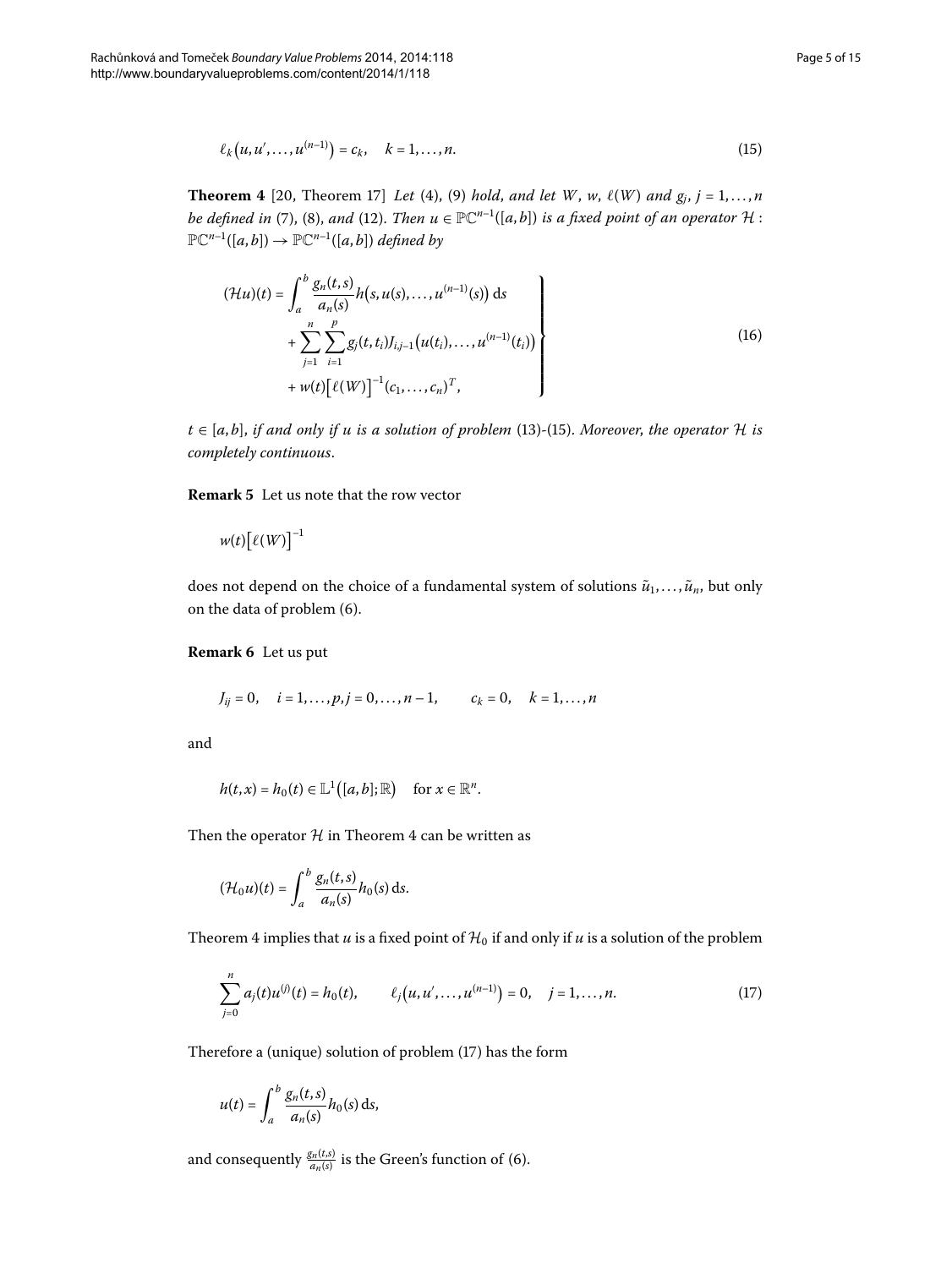**Remark** 7 Under the assumption [\(](#page-3-2)9) we are allowed using (11) to define the functions

<span id="page-5-2"></span><span id="page-5-1"></span>
$$
g_j^{[1]}(t, \tau) = \sum_{k=1}^n \tilde{u}_k(t) H_{kj}(\tau),
$$
  
\n
$$
g_j^{[2]}(t, \tau) = \sum_{k=1}^n \tilde{u}_k(t) (H_{kj}(\tau) + \omega_{kj}(\tau))
$$
\n(18)

for  $t, \tau \in [a, b], j = 1, \ldots, n$ . Obviously, due to [\(](#page-3-0)12),

<span id="page-5-3"></span>
$$
g_j(t,\tau) = \begin{cases} g_j^{[1]}(t,\tau) & \text{for } a \le t \le \tau \le b, \\ g_j^{[2]}(t,\tau) & \text{for } a \le \tau < t \le b, \end{cases} \tag{19}
$$

for  $j = 1, \ldots, n$ . Let us stress that  $g_j^{[\nu]}$ , as well as  $g_j$ , do not depend on the choice of fundamental system  $\tilde{u}_1, \ldots, \tilde{u}_n$ , but only on the data of problem (6). The functions  $g_j^{[\nu]}$  possess crucial properties for our approach. From their definition it follows that for each  $\tau \in [a, b]$ 

<span id="page-5-0"></span>
$$
\frac{\partial^k g_j^{[v]}}{\partial t^k}(\cdot, \tau) \in \mathbb{AC}([a, b]; \mathbb{R})
$$
\n(20)

for  $\nu = 1, 2, j = 1, \ldots, n, k = 0, \ldots, n-1$ . Moreover, for each  $\nu = 1, 2, j = 1, \ldots, n, k = 0, \ldots, n-1$ , there exists a constant  $C_{vjk} > 0$  such that

$$
\left|\frac{\partial^k g_j^{[\nu]}}{\partial t^k}(t,\tau)\right| \leq C_{\nu jk} \quad \text{and} \quad \left|\frac{\partial^k g_j}{\partial t^k}(t,\tau)\right| \leq \max_{\nu=1,2} C_{\nu jk} \quad t,\tau \in [a,b]. \tag{21}
$$

This follows from the definition of  $g_j^{[\nu]}$  ( $\nu$  = 1, 2), from the fact  $w \in \mathbb{C}^{n-1}([a,b];\mathbb{R}^{1\times n})$  and from the boundedness of the matrices  $W^{-1}$  and  $H$  (*cf.* (7[\)](#page-3-3), (10) and (11)).

#### **3 Transversality conditions**

The most results for differential equations with state-dependent impulses concern initial value problems. Theorems about the existence, uniqueness or extension of solutions of initial value problems, and about intersections of such solutions with barriers  $\gamma_i$  can be found for example in [35[,](#page-14-6) Chapter 5].

A different approach has to be used when boundary value problems with statedependent impulses are discussed and boundary conditions are imposed on a solution anywhere in the interval  $[a, b]$  including unknown points of impulses. This is the case of problem  $(1)-(3)$  $(1)-(3)$  $(1)-(3)$ .

Our approach is based on the existence of a fixed point of an operator  $F$  in some set  $\overline{\Omega} = \overline{\mathcal{B}}^{p+1}$  [\(](#page-6-0)*cf.* Lemma 12), where  $\overline{\mathcal{B}} \subset \mathbb{C}^{n-1}([a, b]; \mathbb{R})$  is a ball defined in (28). In order to get a fixed point, we need to prove for functions of  $\bar{\mathcal{B}}$  assertions about their transversality through barriers. Such assertions are contained in Lemmas 9 and 10 and it is important that they are valid for all functions in  $\bar{\mathcal{B}}$  and not only for solutions of problem (1[\)](#page-0-2), (2).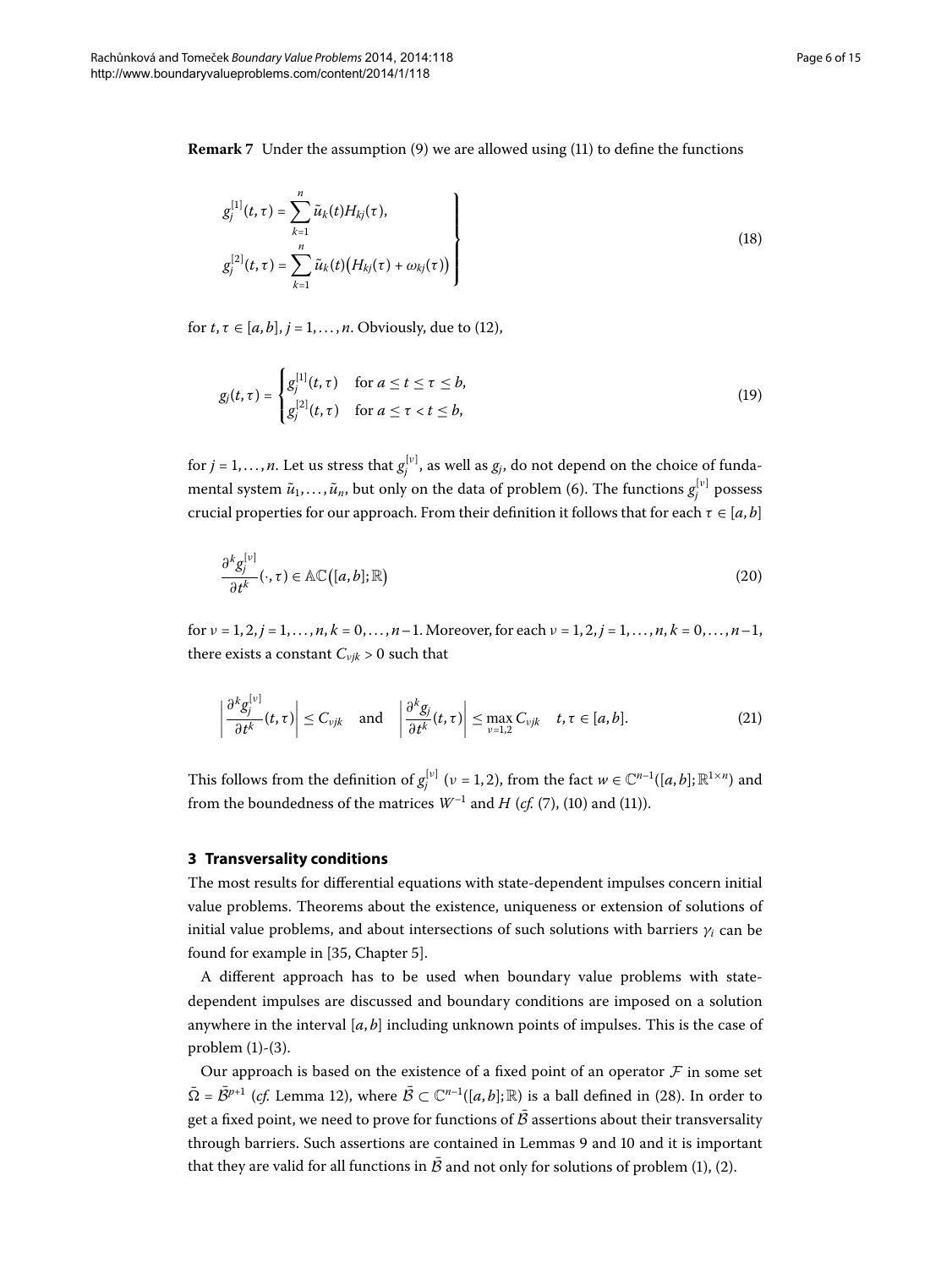<span id="page-6-7"></span>**Remark 8** Having the lemmas about the transversality, we will prove in Section 4 the existence of a solution  $u$  of problem  $(1)-(3)$  $(1)-(3)$ , which has the following property:

<span id="page-6-9"></span><span id="page-6-3"></span>for each 
$$
i \in \{1, ..., p\}
$$
 there exists a unique  $\tau_i \in (a, b)$  such that  
\n
$$
\tau_i = \gamma_i(u(\tau_i-), u'(\tau_i-), ..., u^{(n-2)}(\tau_i-)), a < \tau_1 < \cdots < \tau_p < b,
$$
  
\nand the restrictions  $u|_{[a,\tau_1]}, u|( \tau_1, \tau_2], ..., u|_{(\tau_p, b]}$  have absolutely  
\ncontinuous derivatives of the  $(n - 1)$ th order. (22)

Consider real numbers  $K_j$ ,  $j = 0, 1, ..., n - 1$ , and denote

<span id="page-6-5"></span><span id="page-6-4"></span>
$$
\mathcal{A}_n = \{(x_0, x_1, \dots, x_{n-1}) \in \mathbb{R}^n : |x_0| \le K_0, \dots, |x_{n-1}| \le K_{n-1}\}.
$$
\n(23)

Now, we are ready to formulate the following transversality conditions:

$$
a < \min_{\mathcal{A}_{n-1}} \gamma_1 \le \max_{\mathcal{A}_{n-1}} \gamma_{i-1} < \min_{\mathcal{A}_{n-1}} \gamma_i \le \max_{\mathcal{A}_{n-1}} \gamma_p < b, \quad i = 2, ..., p,
$$
 (24)

<span id="page-6-8"></span><span id="page-6-2"></span>for each 
$$
i = 1, ..., p, k = 0, ..., n - 2
$$
 there exists  $L_{ik} \in [0, \infty)$  such that  
\nif  $(x_0, x_1, ..., x_{n-2}), (y_0, y_1, ..., y_{n-2})$  belong to  $A_{n-1}$ , then  
\n $|\gamma_i(x_0, x_1, ..., x_{n-2}) - \gamma_i(y_0, y_1, ..., y_{n-2})| \le \sum_{j=0}^{n-2} L_{ij} |x_j - y_j|,$   
\n $i = 1, ..., p,$  (25)

$$
\sum_{j=0}^{n-2} L_{ij} K_{j+1} < 1 \quad \text{for } i = 1, \dots, p,\tag{26}
$$

<span id="page-6-0"></span>
$$
\gamma_i(x_0 + J_{i0}(x_0, \ldots, x_{n-1}), \ldots, x_{n-2} + J_{i,n-2}(x_0, \ldots, x_{n-1}))
$$
\n
$$
\leq \gamma_i(x_0, \ldots, x_{n-2}), \quad (x_0, \ldots, x_{n-1}) \in \mathcal{A}_n, i = 1, \ldots, p.
$$
\n
$$
(27)
$$

<span id="page-6-1"></span>Let us define the set

<span id="page-6-10"></span>
$$
\mathcal{B} = \{ u \in \mathbb{C}^{n-1}([a, b]; \mathbb{R}) : ||u^{(j)}||_{\infty} < K_j \text{ for } j = 0, ..., n-1 \}.
$$
 (28)

Our current goal is to find a continuous functional  $P_i$  for  $i = 1, \ldots, p$ , which maps each function *u* from  $\overline{B}$  to some time instant  $\tau_i$  of [\(](#page-0-2)2).

**Lemma 9** Let  $K_i$ ,  $j = 0, ..., n - 1$ ,  $L_{ik}$ ,  $i = 1, ..., p$ ,  $k = 0, ..., n - 2$ , be real numbers satisfying [\(](#page-6-0)26), and let  $A_n$  and B be given by (23) and (28), respectively. Finally, assume that  $\gamma_i$ ,  $i = 1, \ldots, p$ , *satisfy* [\(](#page-6-5)24), (25), *and choose*  $u \in \overline{\mathcal{B}}$ . *Then the function* 

<span id="page-6-6"></span>
$$
\sigma(t) = \gamma_i(u(t), u'(t), \dots, u^{(n-2)}(t)) - t, \quad t \in [a, b],
$$
\n(29)

*is continuous and decreasing on* [*a*, *b*] *and it has a unique root in the interval* (*a*, *b*), *i.e. there exists a unique solution of the equation*

$$
t = \gamma_i\big(u(t), \ldots, u^{(n-2)}(t)\big). \tag{30}
$$

*Proof* Let  $u \in \overline{\mathcal{B}}$ ,  $i \in \{1, ..., p\}$ . By (24),

$$
\sigma(a) = \gamma_i(u(a), u'(a), \ldots, u^{(n-2)}(a)) - a > 0,
$$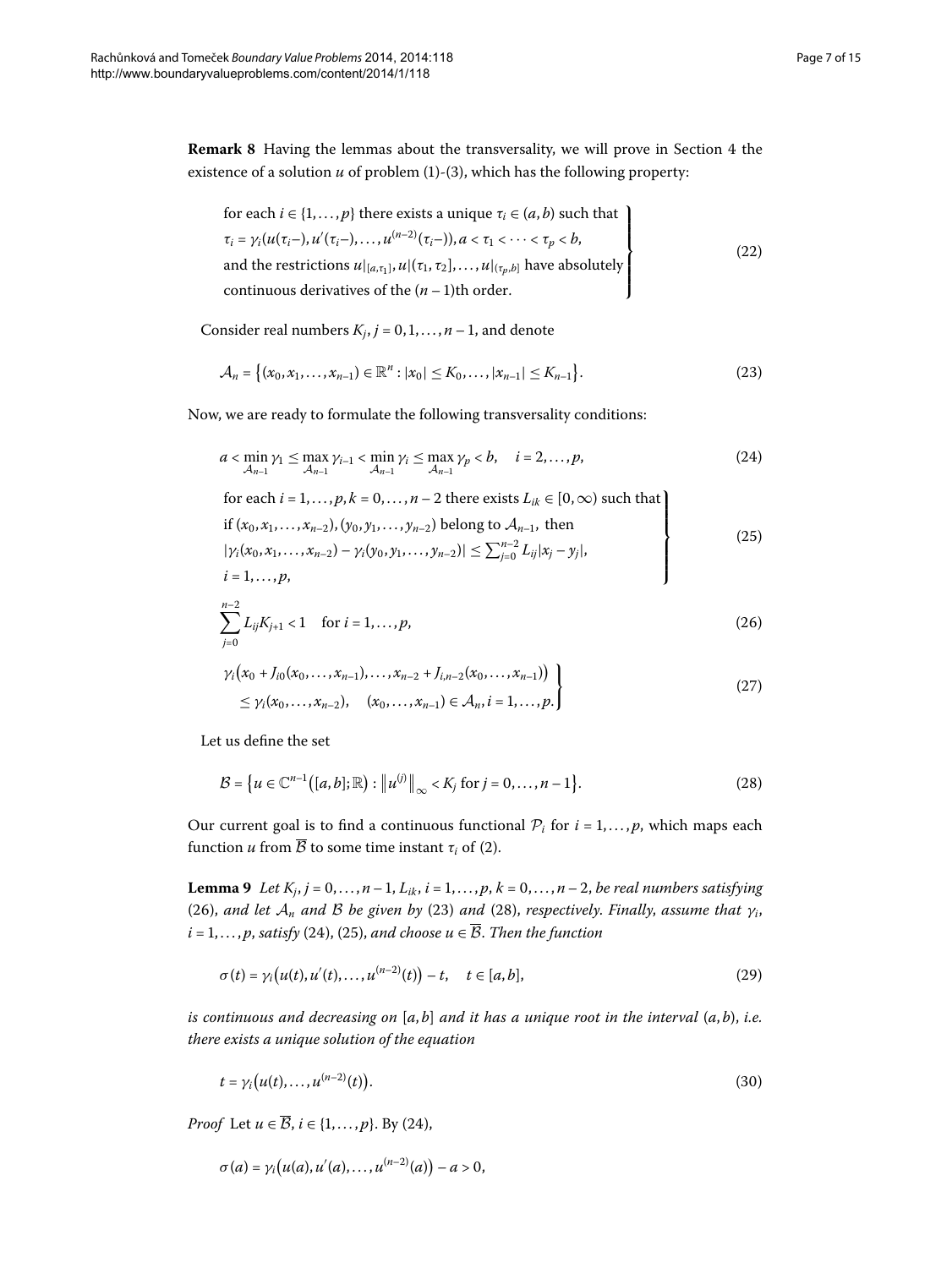$$
\sigma(b) = \gamma_i\big(u(b), u'(b), \ldots, u^{(n-2)}(b)\big) - b < 0
$$

is valid. This together with the fact that  $\sigma$  is continuous shows that  $\sigma$  has at least one root in  $(a, b)$ . Now, we will prove that  $\sigma$  is decreasing, by a contradiction. Let  $s_1, s_2 \in (a, b)$ ,  $s_1 < s_2$  be such that

$$
\sigma(s_1)=\sigma(s_2),
$$

*i.e.*

$$
\gamma_i(u(s_1),...,u^{(n-2)}(s_1))-\gamma_i(u(s_2),...,u^{(n-2)}(s_2))=s_1-s_2.
$$

From  $(25)$  $(25)$ ,  $(26)$ ,  $(28)$ , and the Mean Value Theorem we obtain

<span id="page-7-2"></span>
$$
0 < |s_1 - s_2| = |\gamma_i(u(s_1), \dots, u^{(n-2)}(s_1)) - \gamma_i(u(s_2), \dots, u^{(n-2)}(s_2))|
$$
  

$$
\leq \sum_{j=0}^{n-2} L_{ij} |u^{(j)}(s_1) - u^{(j)}(s_2)| \leq \sum_{j=0}^{n-2} L_{ij} K_{j+1} |s_1 - s_2| < |s_1 - s_2|,
$$

<span id="page-7-0"></span>which is a contradiction.

According to Lemma 9, we can define a functional  $P_i : \overline{B} \to (a, b)$  by

<span id="page-7-1"></span>
$$
\mathcal{P}_i u = \tau_i, \quad u \in \overline{\mathcal{B}},\tag{31}
$$

where  $\tau_i$  is a solution of [\(](#page-6-6)30)[,](#page-6-1) *i.e.* a unique root of the function  $\sigma$  from Lemma 9, for  $i = 1, \ldots, p.$ 

**Lemma 10** Let the assumptions of Lemma 9 be satisfied. The functionals  $P_i$ ,  $i = 1, \ldots, p$ , *are continuous*.

*Proof* Let  $u_m, u \in \overline{\mathcal{B}}$ , for  $m \in \mathbb{N}$  such that

$$
u_m \to u \quad \text{in } \mathbb{C}^{n-1}([a,b];\mathbb{R}) \text{ as } m \to \infty. \tag{32}
$$

Let us choose  $i \in \{1, ..., p\}$  and prove that  $\mathcal{P}_i u_m \to \mathcal{P}_i u$  as  $m \to \infty$ . We denote

 $\tau = \mathcal{P}_i u$ ,  $\tau_m = \mathcal{P}_i u_m$ ,  $m \in \mathbb{N}$ .

From Lemma 9 it follows that  $\tau$ ,  $\tau_m \in (a, b)$  are the unique roots of the functions

$$
\sigma(t)=\gamma_i\big(u(t),\ldots,u^{(n-2)}(t)\big)-t,\qquad \sigma_m(t)=\gamma_i\big(u_m(t),\ldots,u_m^{(n-2)}(t)\big)-t,\quad t\in [a,b],
$$

and these functions are strictly decreasing. Let  $\epsilon \in \mathbb{R}, \epsilon > 0$  be such that  $\tau - \epsilon, \tau + \epsilon \in (a, b)$ . Then  $\sigma(\tau - \epsilon) > 0$  $\sigma(\tau - \epsilon) > 0$  $\sigma(\tau - \epsilon) > 0$  and  $\sigma(\tau + \epsilon) < 0$ . According to (32) we see that  $\sigma_m \to \sigma$  uniformly on  $[a, b]$ , in particular  $\sigma_m(\tau - \epsilon) \to \sigma(\tau - \epsilon)$  and  $\sigma_m(\tau + \epsilon) \to \sigma(\tau + \epsilon)$  as  $m \to \infty$ . These facts imply that

$$
\sigma_m(\tau-\epsilon)>0\quad\text{and}\quad\sigma_m(\tau+\epsilon)<0\quad\text{for a.e.}\;m\in\mathbb{N}.
$$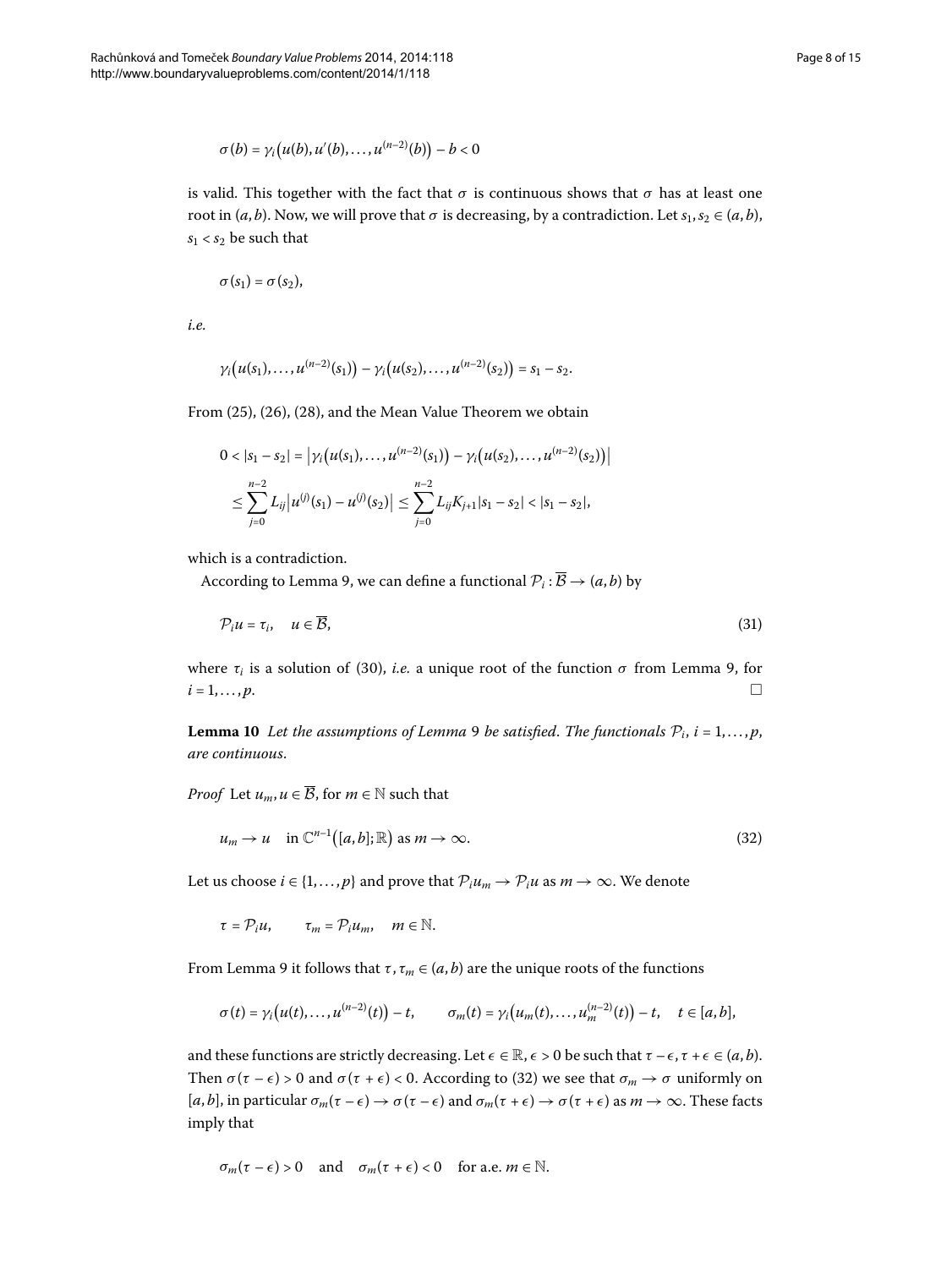From the continuity of  $\sigma_m$  and the Intermediate Value Theorem it follows that

$$
\mathcal{P}_i u_m = \tau_m \in (\tau - \epsilon, \tau + \epsilon) = (\mathcal{P}_i u - \epsilon, \mathcal{P}_i u + \epsilon) \quad \text{for a.e. } m \in \mathbb{N},
$$

which completes the proof.  $\Box$ 

Our next step is to define an appropriate operator representation of the BVP with statedependent impulses. The first idea would be a direct exploitation of the operator  $H$  from Theorem 4[,](#page-4-2) putting  $P_i u$  in place of  $t_i$ . This is not possible for many reasons. First, each  $P_i$  acts on the space of functions having continuous derivatives - but we need functions having *p* discontinuities. Even if we would overcome this difficulty we arrive at a problem of choosing an appropriate Banach space on which  $H$  would be acting. According to Remark 8[,](#page-6-7) we search a solution  $u$  of problem (1[\)](#page-1-0)-(3), which has its jumps (together with  $u, u', \ldots, u^{(n-1)}$  $u, u', \ldots, u^{(n-1)}$  $u, u', \ldots, u^{(n-1)}$ ) at the points  $\tau_i = \mathcal{P}_i u \in (a, b), i = 1, \ldots, p$  (see (31)). In general, these points are different for different solutions. Consequently, such solutions have to be searched in the Banach space  $\mathbb{G}_{\mathrm{L}}([a, b]; \mathbb{R}^n)$ . But then there is a difficulty with the continuity of such operator. In fact the operator  $\mathcal H$  from (16[\)](#page-4-4) having  $\mathcal P_i u$  in place of  $t_i$  is not continuous in the space  $\mathbb{G}_{L}([a, b]; \mathbb{R}^{n})$  (*cf.* Remark 6.2 and Example 6.3 in [36]).

Therefore, we choose the way here, which we have developed in our joint papers  $[8-10]$  $[8-10]$ . The main idea of our approach lies in representing the solution  $u$  of problem [\(](#page-1-0)1)-(3) by an ordered  $(p + 1)$ -tuple  $(u_1, ..., u_{n+1})$  ∈  $[{\mathbb C}^{n-1}([a, b]; {\mathbb R})]^{p+1}$  as follows:

<span id="page-8-2"></span>
$$
u(t) = \begin{cases} u_1(t), & t \in [a, \mathcal{P}_1 u_1], \\ u_2(t), & t \in (\mathcal{P}_1 u_1, \mathcal{P}_2 u_2], \\ \dots & \dots \\ u_{p+1}(t), & t \in (\mathcal{P}_p u_p, b]. \end{cases}
$$
(33)

Consequently, we work with the space

 $X = \left[ \mathbb{C}^{n-1} \big( [a, b]; \mathbb{R} \big) \right]^{p+1}$ 

<span id="page-8-0"></span>equipped with the norm

$$
\|(u_1,\ldots,u_{p+1})\|=\sum_{i=1}^{p+1}\sum_{j=0}^{n-1}\|u_i^{(j)}\|_{\infty} \text{ for } (u_1,\ldots,u_{p+1})\in X.
$$

It is well known that *X* is a Banach space.

### **4 Main results**

Let us turn our attention to problem  $(1)-(3)$  $(1)-(3)$  with state-dependent impulses under the assumptions  $(4)$  $(4)$  and  $(9)$ . In our approach we will make use of the tools introduced in the previous sections.

In addition we assume

<span id="page-8-1"></span>there exists 
$$
m \in \mathbb{L}^1([a, b]; \mathbb{R}), A_{ij} \in \mathbb{R}
$$
 such that  
\n
$$
\left| \frac{h(t, x)}{a_n(t)} \right| \le m(t) \text{ for a.e. } t \in [a, b] \text{ and all } x \in \mathbb{R}^n,
$$
\n
$$
|J_{ij}(x)| \le A_{ij} \text{ for each } i = 1, ..., p, j = 0, ..., n - 1.
$$
\n(34)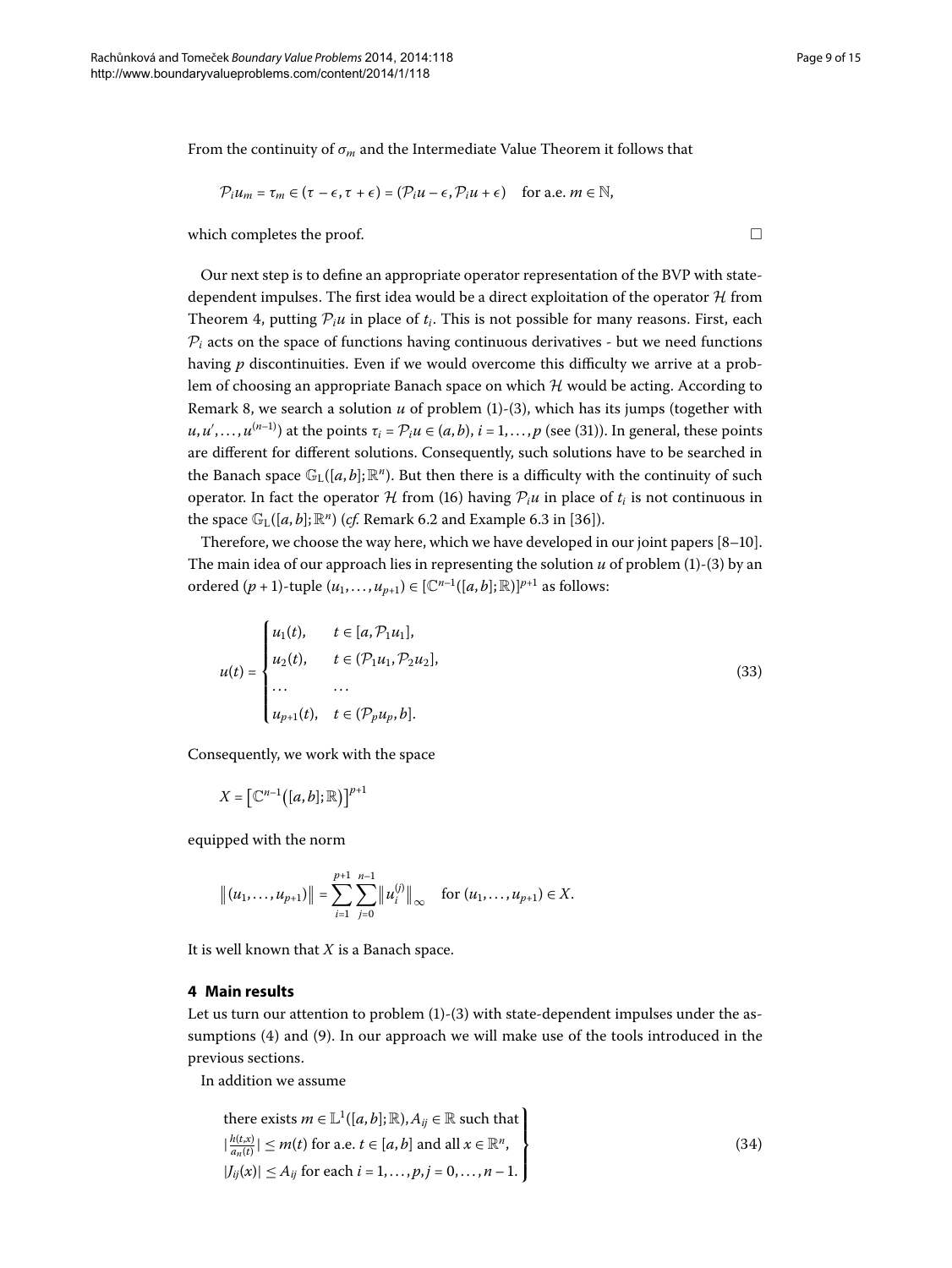Consider  $c_1, \ldots, c_n$  from [\(](#page-1-0)3[\)](#page-2-3),  $w$  from (7) and  $\ell(W)$  from (8), and denote

<span id="page-9-1"></span><span id="page-9-0"></span>
$$
M = \int_{a}^{b} m(t) dt, \qquad c_0 = (c_1, \dots, c_n)^T, \qquad D_r = \max_{t \in [a, b]} w^{(r)}(t) \big[ \ell(W) \big]^{-1} c_0,
$$
 (35)

and

$$
K_r = M \max_{\nu=1,2} \{C_{vnr}\} + \sum_{j=1}^n \sum_{k=1}^p \max_{\nu=1,2} \{C_{vjr}\} A_{kj-1} + D_r,
$$
\n(36)

for  $r = 0, \ldots, n - 1$ , where  $C_{\nu j r}$  are constants from [\(](#page-5-0)21).

**Remark 11** Let us note that the constants  $D_r$  from [\(](#page-9-0)35) do not depend on the choice of the fundamental system of solutions  $\tilde{u}_1, \ldots, \tilde{u}_n$ , but only on the coefficients  $a_i$  of the differential equation [\(](#page-1-0)1) and on the operators  $\ell_j$  from (3) (and, of course, on the constants  $c_j$ ).

Now, we are ready to construct a convenient operator for a representation of problem  $(1)-(3)$  $(1)-(3)$  $(1)-(3)$ . Let us choose its domain as the closure of the set

$$
\Omega=\mathcal{B}^{p+1}\subset X,
$$

where  $\beta$  is defined in (28) with  $K_i$  from (36).

Now, we have to modify the operator  ${\cal H}$  from Theorem 4 using  $g_j^{[1]}$  and  $g_j^{[2]}$  instead of the Green's functions  $g_j$ , that is, we define an operator  $\mathcal{F} : \overline{\Omega} \to X$  by  $\mathcal{F}(u_1, \ldots, u_{p+1}) =$  $(x_1, ..., x_{p+1})$  with

<span id="page-9-2"></span>
$$
x_i(t) = \sum_{k=1}^{p+1} \int_{\tau_{k-1}}^{\tau_k} g_n(t,s) \frac{h(s, u_k(s), \dots, u_k^{(n-1)}(s))}{a_n(s)} ds
$$
  
+ 
$$
\sum_{j=1}^n \left( \sum_{i \le k \le p} g_j^{[1]}(t, \tau_k) J_{k,j-1}(u_k(\tau_k), \dots, u_k^{(n-1)}(\tau_k)) + \sum_{1 \le k < i} g_j^{[2]}(t, \tau_k) J_{k,j-1}(u_k(\tau_k), \dots, u_k^{(n-1)}(\tau_k)) \right) + w(t) [\ell(W)]^{-1} c_0
$$
(37)

for  $i = 1, ..., p + 1, t \in [a, b]$ , where

 $\tau_k = \mathcal{P}_k u_k$  for  $k = 1, ..., p$ ,  $\tau_0 = a, \tau_{n+1} = b$ ,

and *W*,  $w$ ,  $g_j$ ,  $g_j^{[1]}$ ,  $g_j^{[2]}$ ,  $j = 1, ..., n$ , and  $c_0$  are from (7[\)](#page-9-0), (12), (18), and (35), respectively.

Let us compare (16[\)](#page-4-4) for the operator  $H$  with (37) for the operator  $F$ . The first term in (16) expresses a solution of homogeneous boundary value problem without impulses. This term is decomposed in (37) on subintervals which depend on the choice of  $(p + 1)$ tuple  $(u_1, \ldots, u_{p+1})$ . The second term in (16) caused (according to the discontinuity of functions  $g_i$ ) needed impulses of solutions of the fixed-time impulsive problem (13)-(15). We significantly modify this term in  $(37)$  $(37)$  in such a way that, instead of discontinuous functions  $g_j$  which have jumps at the points  $\tau_k = P_k u_k$ , we use smooth functions  $g_j^{[1]}, g_j^{[2]}$  de-fined in [\(](#page-5-1)18). Due to this modification the operator  $\mathcal F$  maps one tuple of smooth functions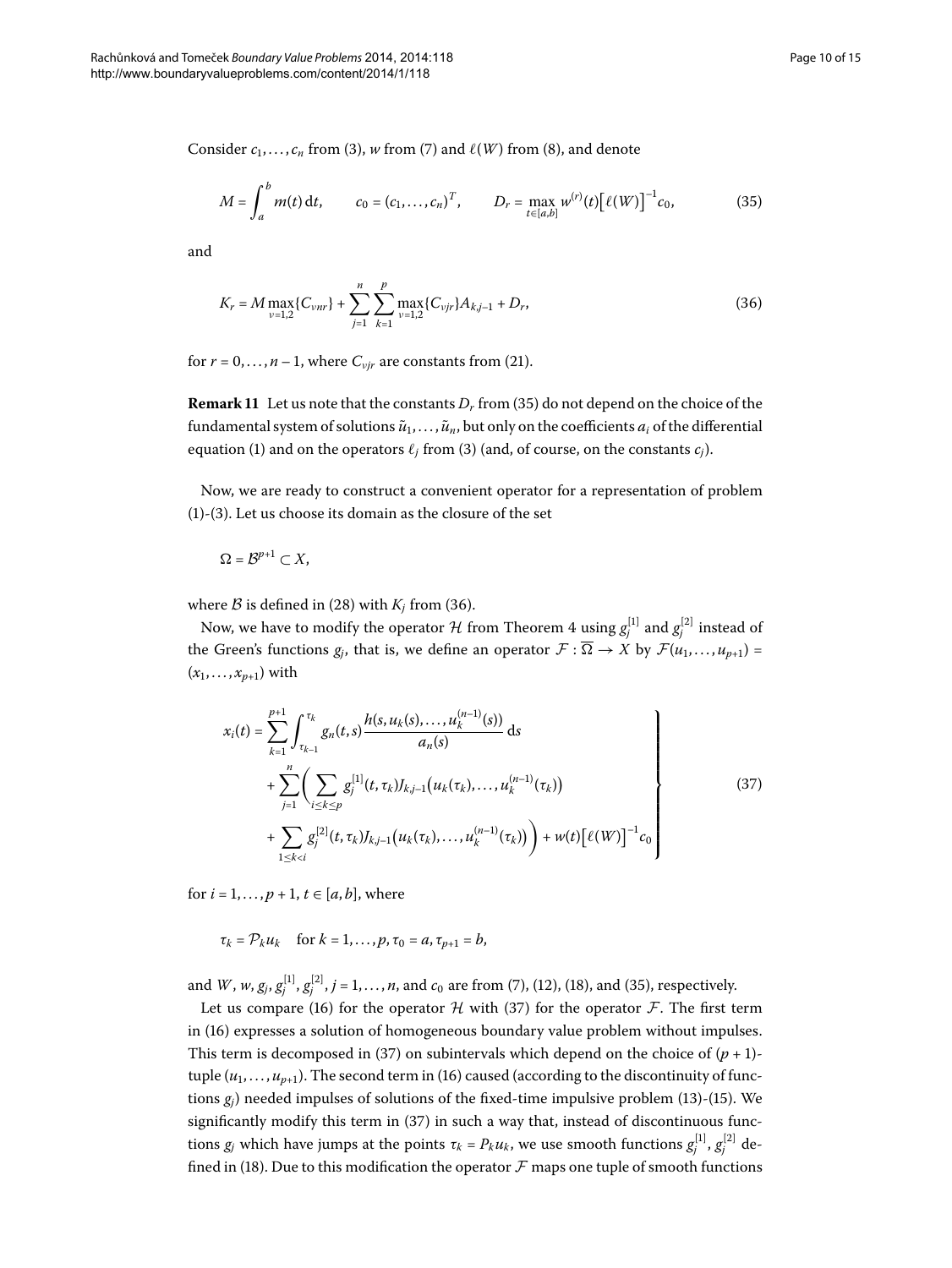<span id="page-10-0"></span> $u_1, \ldots, u_{p+1}$  onto another tuple of smooth functions  $x_1, \ldots, x_{p+1}$ , and we will be able to prove the compactness of  $\mathcal F$  on  $\overline{\Omega}$ .

In the next lemma we arrive at a justification of our definition.

**Lemma 12** Let assumptions [\(](#page-2-1)4[\)](#page-6-8), (9), (23)-(27), (34)-(36) be satisfied. If  $(u_1, \ldots, u_{p+1})$  is a *fixed point of the operator*  $F$ *, then the function u defined by [\(](#page-8-2)33) is a solution of problem*  $(1)$  $(1)$ - $(3)$  $(3)$  *satisfying*  $(22)$ .

*Proof* Let B be defined by (28) and  $\Omega = \mathcal{B}^{p+1}$ . Further, let  $(u_1, \ldots, u_{p+1}) \in \overline{\Omega}$  be such that  $\mathcal{F}(u_1,\ldots,u_{p+1})=(u_1,\ldots,u_{p+1})$ . For each  $i\in\{1,\ldots,p+1\}$ , we have  $u_i\in\overline{\mathcal{B}}$ , and hence by Lemma 9 and [\(](#page-7-2)31), there exists a unique solution  $\tau_i = P_i u_i$  of the equation  $t =$  $\gamma_i(u_i(t), \dots, u_i^{(n-2)}(t))$ . Due to (24), the inequalities  $a < \tau_1 < \dots < \tau_p < b$  are valid and *u* can be defined by (33). We will prove that  $u$  is a fixed point of the operator  $H$  from Theorem 4, taking the space  $\mathbb{PC}^{n-1}([a, b])$  from Remark 3 with

$$
t_i=\tau_i, \quad i=1,\ldots,p.
$$

Denote

$$
\tau_0 = a,
$$
\n $\tau_{p+1} = b,$ \n $\mathcal{I}_1 = [\tau_0, \tau_1],$ \n $\mathcal{I}_2 = (\tau_1, \tau_2],$ \n  
\n $\mathcal{I}_3 = (\tau_2, \tau_3],$ \n $\dots,$ \n $\mathcal{I}_{p+1} = (\tau_p, \tau_{p+1}],$ 

and choose  $i \in \{1, ..., p + 1\}$ ,  $t \in \mathcal{I}_i$ . Then, according to [\(](#page-8-2)33), we have

$$
u(t) = u_i(t) = \sum_{k=1}^{p+1} \int_{\mathcal{I}_k} \frac{g_n(t,s)}{a_n(s)} h(s, u_k(s), \dots, u_k^{(n-1)}(s)) ds
$$
  
+ 
$$
\sum_{j=1}^n \left( \sum_{i \le k \le p} g_i^{[1]}(t, \tau_k) J_{k,j-1}(u_k(\tau_k), \dots, u_k^{(n-1)}(\tau_k)) + \sum_{1 \le k < i} g_i^{[2]}(t, \tau_k) J_{k,j-1}(u_k(\tau_k), \dots, u_k^{(n-1)}(\tau_k)) \right) + w(t) \left[ \ell(W) \right]^{-1} c_0
$$
  
= 
$$
\sum_{k=1}^{p+1} \int_{\mathcal{I}_k} \frac{g_n(t,s)}{a_n(s)} h(s, u(s), \dots, u^{(n-1)}(s)) ds
$$
  
+ 
$$
\sum_{j=1}^n \left( \sum_{i \le k \le p} g_i^{[1]}(t, \tau_k) J_{k,j-1}(u(\tau_k), \dots, u^{(n-1)}(\tau_k-)) + \sum_{1 \le k < i} g_i^{[2]}(t, \tau_k) J_{k,j-1}(u(\tau_k), \dots, u^{(n-1)}(\tau_k-)) \right) + w(t) \left[ \ell(W) \right]^{-1} c_0.
$$

Of course we have

$$
\sum_{k=1}^{p+1} \int_{\mathcal{I}_k} \frac{g_n(t,s)}{a_n(s)} h(s,u(s),\ldots,u^{(n-1)}(s)) ds = \int_a^b \frac{g_n(t,s)}{a_n(s)} h(s,u(s),\ldots,u^{(n-1)}(s)) ds.
$$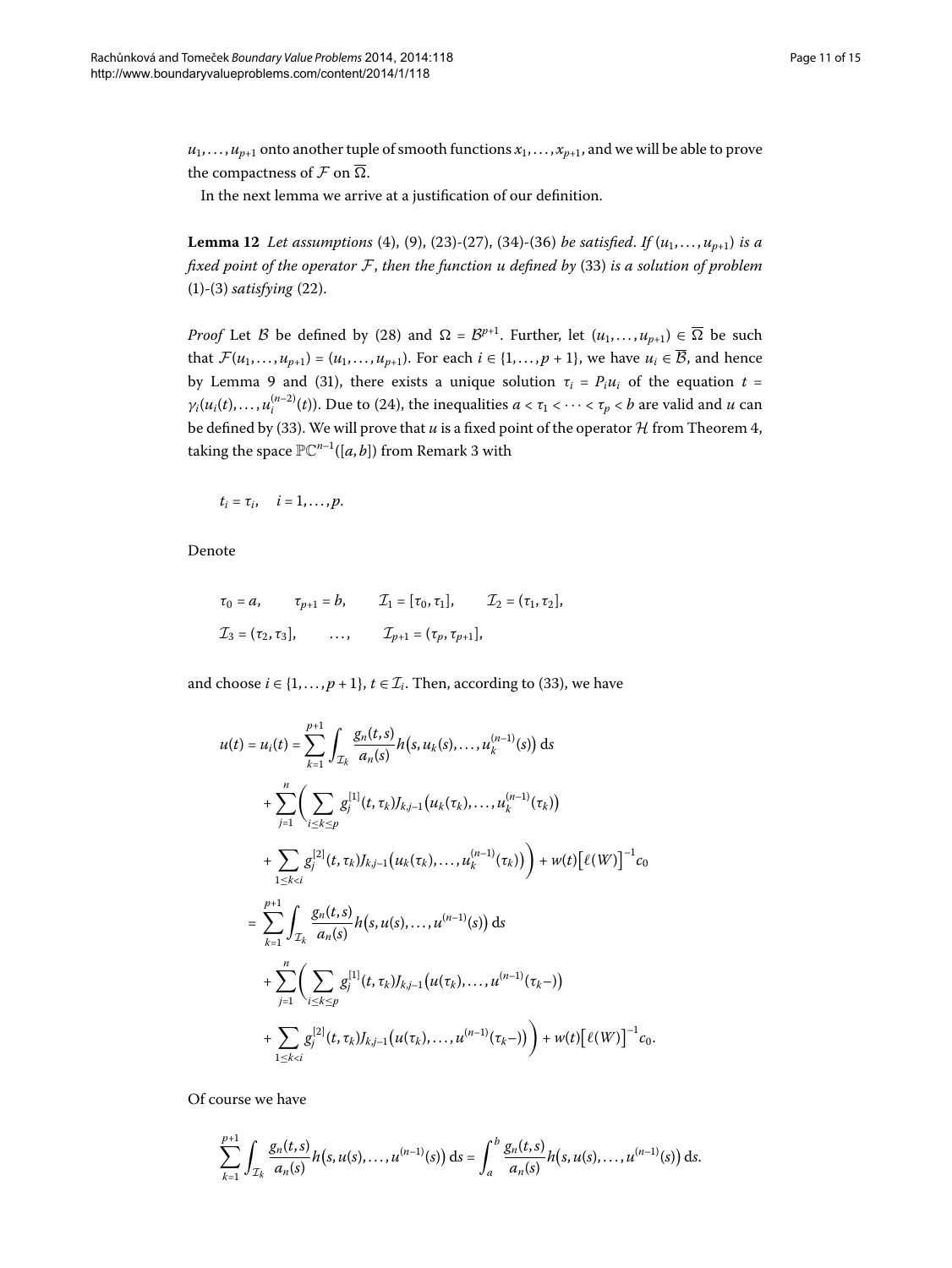Let *k* ∈ N be such that *i* ≤ *k* ≤ *p*. Then *t* ≤ *τ<sub>i</sub>* ≤ *τ<sub>k</sub>* and therefore (19) gives

$$
g_j^{[1]}(t,\tau_k)=g_j(t,\tau_k)\quad\text{ for }j=1,\ldots,n.
$$

Let  $k \in \mathbb{N}$  be such that  $1 \leq k < i$  (such  $k$  exists only if  $i > 1$ ). Then  $t > \tau_{i-1} \geq \tau_k$  and therefore we get by  $(19)$  $(19)$ 

$$
g_j^{[2]}(t, \tau_k) = g_j(t, \tau_k)
$$
 for  $j = 1, ..., n$ .

These facts imply that

$$
\sum_{i \leq k \leq p} g_j^{[1]}(t, \tau_k) J_{k,j-1}(u(\tau_k), \dots, u^{(n-1)}(\tau_k-))
$$
  
+ 
$$
\sum_{1 \leq k < i} g_j^{[2]}(t, \tau_k) J_{k,j-1}(u(\tau_k), \dots, u^{(n-1)}(\tau_k-))
$$
  
= 
$$
\sum_{i \leq k \leq p} g_j(t, \tau_k) J_{k,j-1}(u(\tau_k), \dots, u^{(n-1)}(\tau_k-))
$$
  
+ 
$$
\sum_{1 \leq k < i} g_j(t, \tau_k) J_{k,j-1}(u(\tau_k), \dots, u^{(n-1)}(\tau_k-))
$$
  
= 
$$
\sum_{k=1}^p g_j(t, \tau_k) J_{k,j-1}(u(\tau_k), \dots, u^{(n-1)}(\tau_k-)),
$$

for  $j = 1, \ldots, n$ . Consequently, by virtue of [\(](#page-4-4)16) and Theorem 4, *u* is a solution of prob-lem [\(](#page-4-1)13[\)](#page-0-1)-(15). Clearly *u* fulfils equation (1) a.e. on [a, b] and satisfies the boundary con-ditions (3[\)](#page-1-0). In addition, since *u* fulfils the impulse conditions [\(](#page-3-5)14) with  $t_i = \tau_i$ , where  $\tau_i = \gamma_i(u_i(\tau_i), \dots, u_i^{(n-2)}(\tau_i)) = \gamma_i(u(\tau_i), \dots, u^{(n-2)}(\tau_i-)), i = 1, \dots, p$ , we see that u also fulfils the state-dependent impulse conditions (2[\)](#page-0-2). According to Remark 8, it remains to prove that  $\tau_1, \ldots, \tau_p$  are the only instants at which the function *u* crosses the barriers  $\gamma_1, \ldots, \gamma_p$ , respectively. To this aim, due to  $(24)$  $(24)$  and  $(33)$ , it suffices to prove that

<span id="page-11-0"></span>
$$
t \neq \gamma_i \big( u_{i+1}(t), u'_{i+1}(t), \dots, u^{(n-2)}_{i+1}(t) \big) \quad \text{for } t \in (\tau_i, b], i = 1, \dots, p. \tag{38}
$$

Choose an arbitrary  $i \in \{1, ..., p\}$  and consider  $\sigma$  from [\(](#page-0-2)29). Since *u* fulfils (2), we have

 $\sigma(\tau_i-) = 0$ .

Let us denote

<span id="page-11-1"></span>
$$
\psi(t) = \gamma_i\big(u_{i+1}(t), u'_{i+1}(t), \ldots, u^{(n-2)}_{i+1}(t)\big) - t, \quad t \in [a, b].
$$

From Lemma 9 it follows that  $\psi$  is decreasing. So, by virtue of (38), it suffices to prove that

$$
\psi(\tau_i) \leq 0. \tag{39}
$$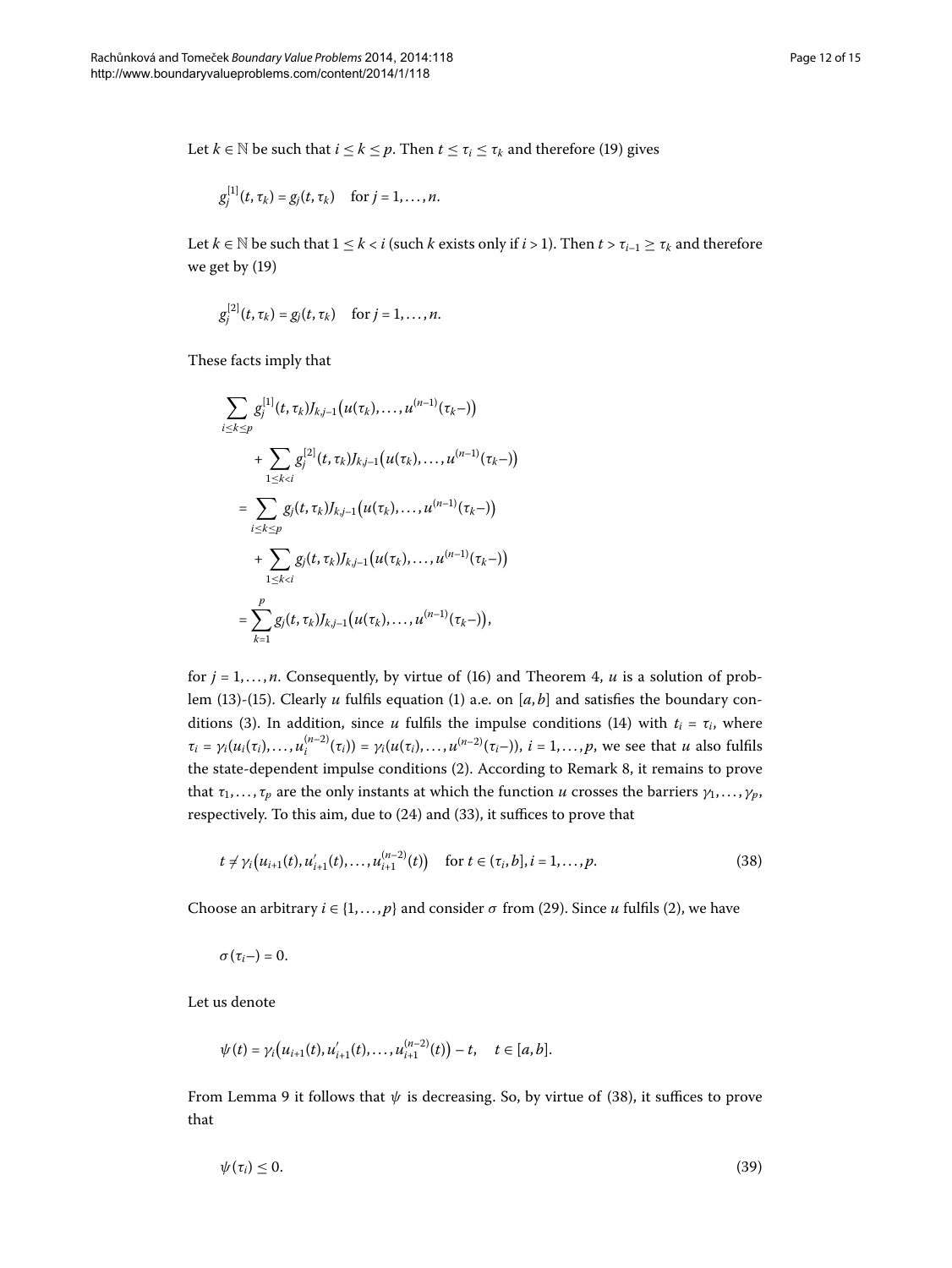Using  $(33)$  $(33)$ ,  $(2)$  $(2)$ , and  $(27)$ , we have

<span id="page-12-1"></span>
$$
\psi(\tau_i) = \gamma_i (u_{i+1}(\tau_i), \dots, u_{i+1}^{(n-2)}(\tau_i)) - \tau_i = \gamma_i (u(\tau_i+), \dots, u^{(n-2)}(\tau_i+)) - \tau_i
$$
  
\n
$$
= \gamma_i (u(\tau_i-) + J_{i0}(u(\tau_i-), \dots, u^{(n-1)}(\tau_i-)), \dots, u^{(n-2)}(\tau_i-)
$$
  
\n
$$
+ J_{i,n-2}(u(\tau_i-), \dots, u^{(n-1)}(\tau_i-))) - \tau_i
$$
  
\n
$$
\leq \gamma_i (u(\tau_i-), \dots, u^{(n-2)}(\tau_i-)) - \tau_i = 0,
$$

which yields [\(](#page-11-1)39). This completes the proof.

**Lemma 13** Let assumptions [\(](#page-6-8)4[\)](#page-8-1), (9), (23)-(27), (34)-(36) be satisfied. Then the operator  $\mathcal F$ *from* [\(](#page-9-2)37) has a fixed point in  $\overline{\Omega}$ .

*Proof* The last term  $\omega(t)[\ell(W)]^{-1}c_0$  $\omega(t)[\ell(W)]^{-1}c_0$  $\omega(t)[\ell(W)]^{-1}c_0$  in (37) is the same as in (16) for the compact operator H. Therefore it suffices to prove the compactness of the operator  $\mathcal F$  on  $\overline{\Omega}$  for  $c_0 = 0$ . To do it we can use the same arguments as in the proof of Lemma  $6$  in [9], where the secondorder state-dependent impulsive problem is investigated. In particular, the compactness of  $\mathcal F$  on  $\overline{\Omega}$  is a consequence of the following properties of functions and functionals contained in  $(37)$ :

 $\cdot$  the first term in (37) can be written in the form

<span id="page-12-0"></span>
$$
\sum_{k=1}^{p+1} \int_{\tau_{k-1}}^{\tau_k} g_n(t,s) \frac{h(s, u_k(s), \dots, u_k^{(n-1)}(s))}{a_n(s)} ds
$$
  
= 
$$
\int_a^b g_n(t,s) \sum_{k=1}^{p+1} \frac{h(s, u_k(s), \dots, u_k^{(n-1)}(s))}{a_n(s)} \chi_{(\tau_{k-1}, \tau_k)}(s) ds,
$$

where  $\tau_k = P_k u_k$  for  $k = 1, ..., p$ ,  $\tau_0 = a$ ,  $\tau_{p+1} = b$ ,

- $\mathcal{P}_k$  are continuous on  $\overline{\mathcal{B}}$  (due to Lemma 10[\)](#page-7-0),
- ◆  $\frac{h(t,x)}{a_n(t)}$  ∈ Car([a, b] × ℝ<sup>n</sup>;ℝ),
- $g_j^{[1]}, g_j^{[2]}$  satisfy (20),  $g_n$  satisfies (19),
- $J_{ki}$  are continuous on  $\mathbb{R}^n$ .

For the application of the Schauder Fixed Point Theorem it remains to prove that

$$
\mathcal{F}(\overline{\Omega}) \subset \overline{\Omega}. \tag{40}
$$

Let  $(x_1,...,x_{n+1}) = \mathcal{F}(u_1,...,u_{n+1})$  $(x_1,...,x_{n+1}) = \mathcal{F}(u_1,...,u_{n+1})$  $(x_1,...,x_{n+1}) = \mathcal{F}(u_1,...,u_{n+1})$  $(x_1,...,x_{n+1}) = \mathcal{F}(u_1,...,u_{n+1})$  $(x_1,...,x_{n+1}) = \mathcal{F}(u_1,...,u_{n+1})$  for some  $(u_1,...,u_{n+1}) \in \overline{\Omega}$ . Then, by (21), (34), (35), and  $(37)$  $(37)$ , we have

$$
\left|x_i^{(r)}(t)\right| \le M \max_{\nu=1,2} \{C_{\nu n r}\} + \sum_{j=1}^n \sum_{k=1}^p \max_{\nu=1,2} \{C_{\nu j r}\} A_{k,j-1} + D_r
$$

for  $i = 1, ..., p + 1, r = 0, ..., n - 1, t \in [a, b]$ . From (36) we get

$$
||x_i^{(r)}||_{\infty} \le K_r
$$
,  $i = 1,...,p+1, r = 0,...,n-1$ ,

and so  $\mathcal{F}(u_1,\ldots,u_{p+1}) \in \overline{\Omega}$  $\mathcal{F}(u_1,\ldots,u_{p+1}) \in \overline{\Omega}$  $\mathcal{F}(u_1,\ldots,u_{p+1}) \in \overline{\Omega}$ . We have proved (40), and consequently there exists at least one fixed point of F in  $\overline{\Omega}$ .

 $\Box$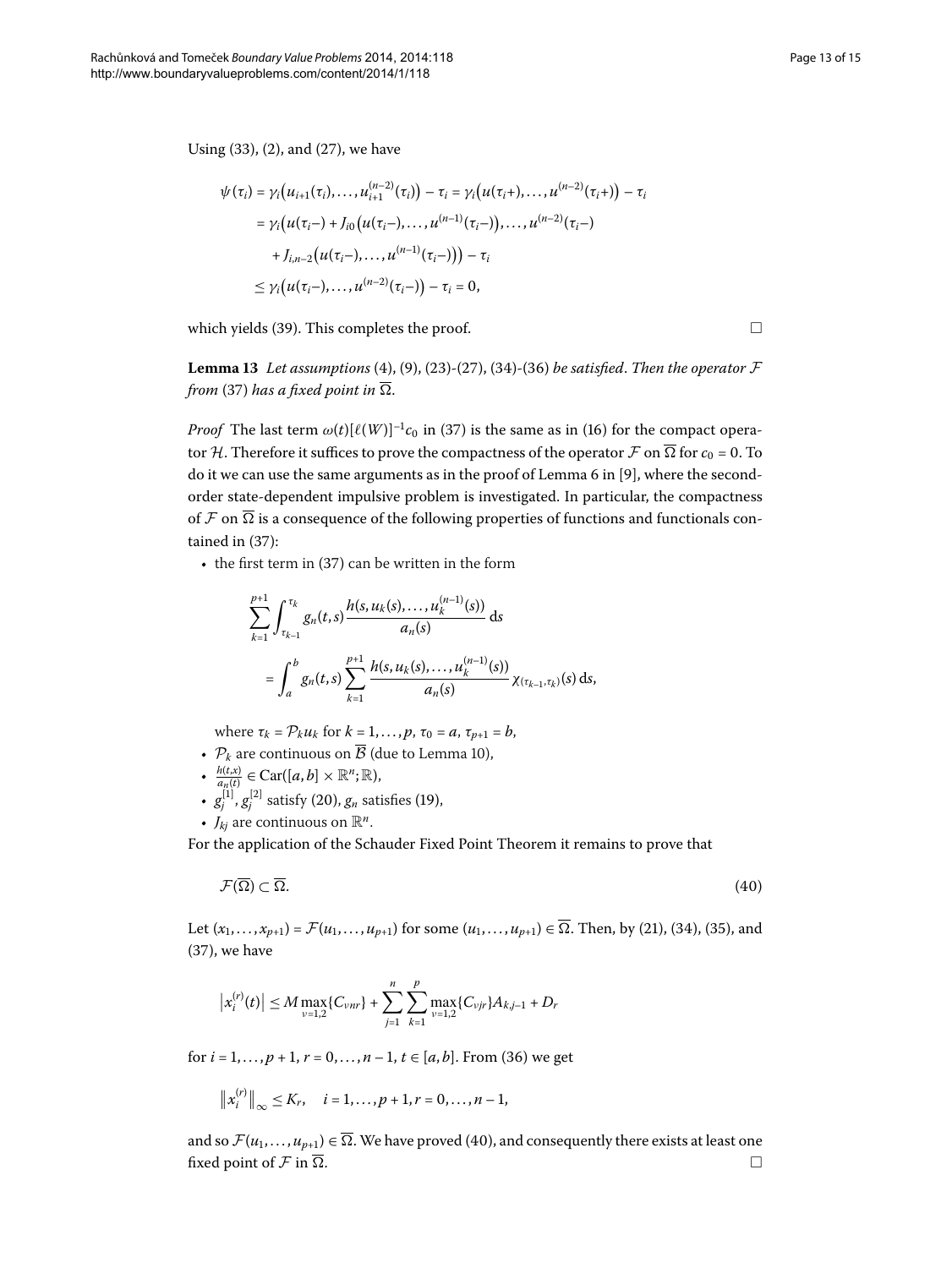$\Box$ 

<span id="page-13-10"></span>**Theorem 14** Let assumptions  $(4)$  $(4)$ ,  $(9)$  $(9)$ ,  $(23)-(27)$ ,  $(34)-(36)$  be satisfied. Then there exists *at least one solution to problem* (1[\)](#page-6-9)-[\(](#page-1-0)3) *satisfying* (22).

*Proof* The assertion follows directly from Lemma 12 and Lemma 13[.](#page-12-1)

**Remark 15** The existence result from Theorem 14 can be extended to unbounded functions *h* and *Jij* by means of the method of *a priori* estimates. This can be found for the special case  $n = 2$  in [10[\]](#page-13-4).

#### **Competing interests**

The authors declare that they have no competing interests.

#### <span id="page-13-0"></span>**Authors' contributions**

The authors contributed equally to the manuscript and read and approved the final draft.

#### **Acknowledgements**

The authors were supported by the grant IGA\_PrF\_2014028. The authors sincerely thank the anonymous referees for their valuable comments and suggestions.

#### Received: 20 November 2013 Accepted: 1 May 2014 Published: 14 May 2014

#### <span id="page-13-1"></span>**References**

- 1. Córdova-Lepe, F, Pinto, M, González-Olivares, E: A new class of differential equations with impulses at instants dependent on preceding pulses. Applications to management of renewable resources. Nonlinear Anal., Real World Appl. 13(5), 2313-2322 (2012)
- <span id="page-13-2"></span>2. Jiao, J, Cai, S, Chen, L: Analysis of a stage-structured predator-prey system with birth pulse and impulsive harvesting at different moments. Nonlinear Anal., Real World Appl. 12(4), 2232-2244 (2011)
- <span id="page-13-3"></span>3. Nie, L, Teng, Z, Hu, L, Peng, J: Qualitative analysis of a modified Leslie-Gower and Holling-type II predator-prey model with state dependent impulsive effects. Nonlinear Anal., Real World Appl. 11(3), 1364-1373 (2010)
- <span id="page-13-9"></span>4. Nie, L, Teng, Z, Torres, A: Dynamic analysis of an SIR epidemic model with state dependent pulse vaccination. Nonlinear Anal., Real World Appl. 13(4), 1621-1629 (2012)
- <span id="page-13-4"></span>5. Tang, S, Chen, L: Density-dependent birth rate birth pulses and their population dynamic consequences. J. Math. Biol. 44, 185-199 (2002)
- <span id="page-13-5"></span>6. Wang, F, Pang, G, Chen, L: Qualitative analysis and applications of a kind of state-dependent impulsive differential equations. J. Comput. Appl. Math. 216(1), 279-296 (2008)
- 7. Hönig, C: The adjoint equation of a linear Volterra-Stieltjes integral equation with a linear constraint. In: Differential Equations. Lecture Notes in Math., vol. 957 (1982)
- 8. Rachůnková, I, Tomeček, J: A new approach to BVPs with state-dependent impulses. Bound. Value Probl. 2013, 22 (2013)
- 9. Rachůnková, I, Tomeček, J: Second order BVPs with state dependent impulses via lower and upper functions. Cent. Eur. J. Math. 12(1), 128-140 (2014)
- 10. Rachůnková, I, Tomeček, J: Existence principle for BVPs with state-dependent impulses. Topol. Methods Nonlinear Anal. (to appear)
- 11. Bajo, I, Liz, E: Periodic boundary value problem for first order differential equations with impulses at variable times. J. Math. Anal. Appl. 204(1), 65-73 (1996)
- 12. Belley, JM, Virgilio, M: Periodic Duffing delay equations with state dependent impulses. J. Math. Anal. Appl. 306(2), 646-662 (2005)
- 13. Belley, JM, Virgilio, M: Periodic Liénard-type delay equations with state-dependent impulses. Nonlinear Anal., Theory Methods Appl. 64(3), 568-589 (2006)
- <span id="page-13-6"></span>14. Benchohra, M, Graef, JR, Ntouyas, SK, Ouahab, A: Upper and lower solutions method for impulsive differential inclusions with nonlinear boundary conditions and variable times. Dyn. Contin. Discrete Impuls. Syst., Ser. A Math. Anal. 12(3-4), 383-396 (2005)
- <span id="page-13-7"></span>15. Frigon, M, O'Regan, D: First order impulsive initial and periodic problems with variable moments. J. Math. Anal. Appl. 233(2), 730-739 (1999)
- <span id="page-13-8"></span>16. Frigon, M, O'Regan, D: Second order Sturm-Liouville BVP's with impulses at variable moments. Dyn. Contin. Discrete Impuls. Syst. 8(2), 149-159 (2001)
- 17. Kaul, S, Lakshmikantham, V, Leela, S: Extremal solutions, comparison principle and stability criteria for impulsive differential equations with variable times. Nonlinear Anal. 22(10), 1263-1270 (1994)
- 18. Kaul, SK: Monotone iterative technique for impulsive differential equations with variable times. Nonlinear World 2, 341-345 (1995)
- 19. Domoshnitsky, A, Drakhlin, M, Litsyn, E: Nonoscillation and positivity of solutions to first order state-dependent differential equations with impulses in variable moments. J. Differ. Equ. 228(1), 39-48 (2006)
- 20. Rachůnková, I, Tomeček, J: Impulsive system of ODEs with general linear boundary conditions. Electron. J. Qual. Theory Differ. Equ. 25, 1-16 (2013)
- 21. Schwabik, Š, Tvrdý, M, Vejvoda, O: Differential and Integral Equations: Boundary Value Problems and Adjoints. Academia, Prague (1979)